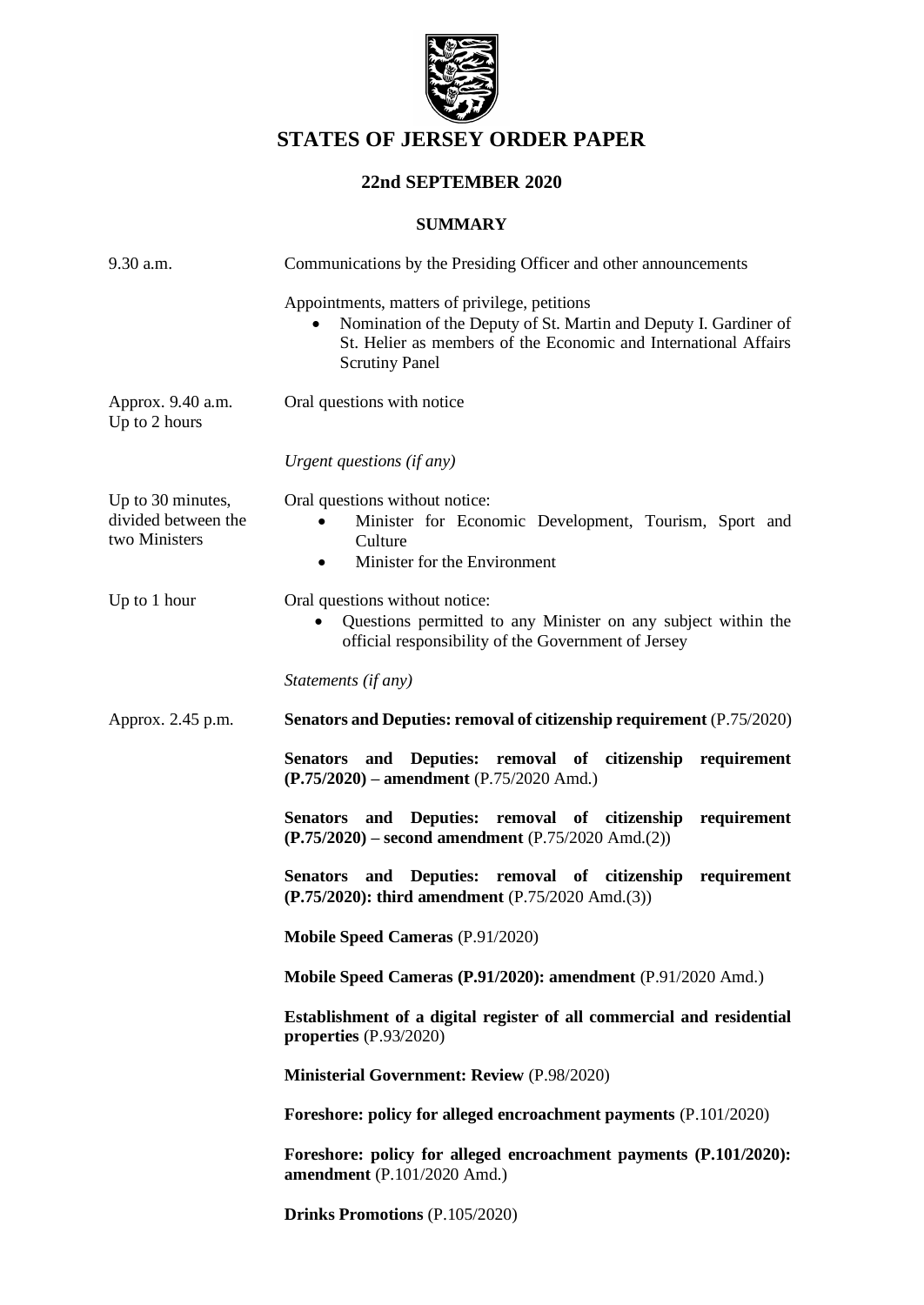

**[States meetings in 2021: move to a three-week cycle](https://statesassembly.gov.je/AssemblyPropositions/2020/P.106-2020.pdf)** (P.106/2020)

*Note: Notice has been given of the intention to propose that the minimum lodging period be reduced so that the proposition can be debated.*

**[States meetings in 2021: move to a three-week cycle \(P.106/2020\) –](https://statesassembly.gov.je/AssemblyPropositions/2020/P.106-2020Amd.pdf) amendment** [\(P.106/2020 Amd.\)](https://statesassembly.gov.je/AssemblyPropositions/2020/P.106-2020Amd.pdf) 

**[States meetings in 2021: move to a three-week cycle \(P.106/2020\):](https://statesassembly.gov.je/AssemblyPropositions/2020/P.106-2020Amd(2).pdf)  second amendment** [\(P.106/2020 Amd. \(2\)\)](https://statesassembly.gov.je/AssemblyPropositions/2020/P.106-2020Amd(2).pdf)

*Note: Notice has been given of the intention to propose that the minimum lodging period be reduced so that the proposition can be debated.*

**Draft Shops (Regulation of Opening) (Amendment – General Practitioner Surgeries and Pharmacies) (Jersey) Regulations 202-** (P.112/2020)

*Note: Notice has been given of the intention to propose that Standing Order 32 be suspended for the proposition to be listed for debate; and for the minimum lodging period to be reduced so that it can be debated.*

Arrangement of public business at subsequent meetings

*Lunch adjournment likely around 12.45 p.m., until 2.15 p.m. If business is not completed by around 5.30 p.m. the Assembly usually adjourns for the evening and will resume its meeting at 9.30 a.m. on Wednesday 23rd and Thursday 24th September 2020 if necessary.*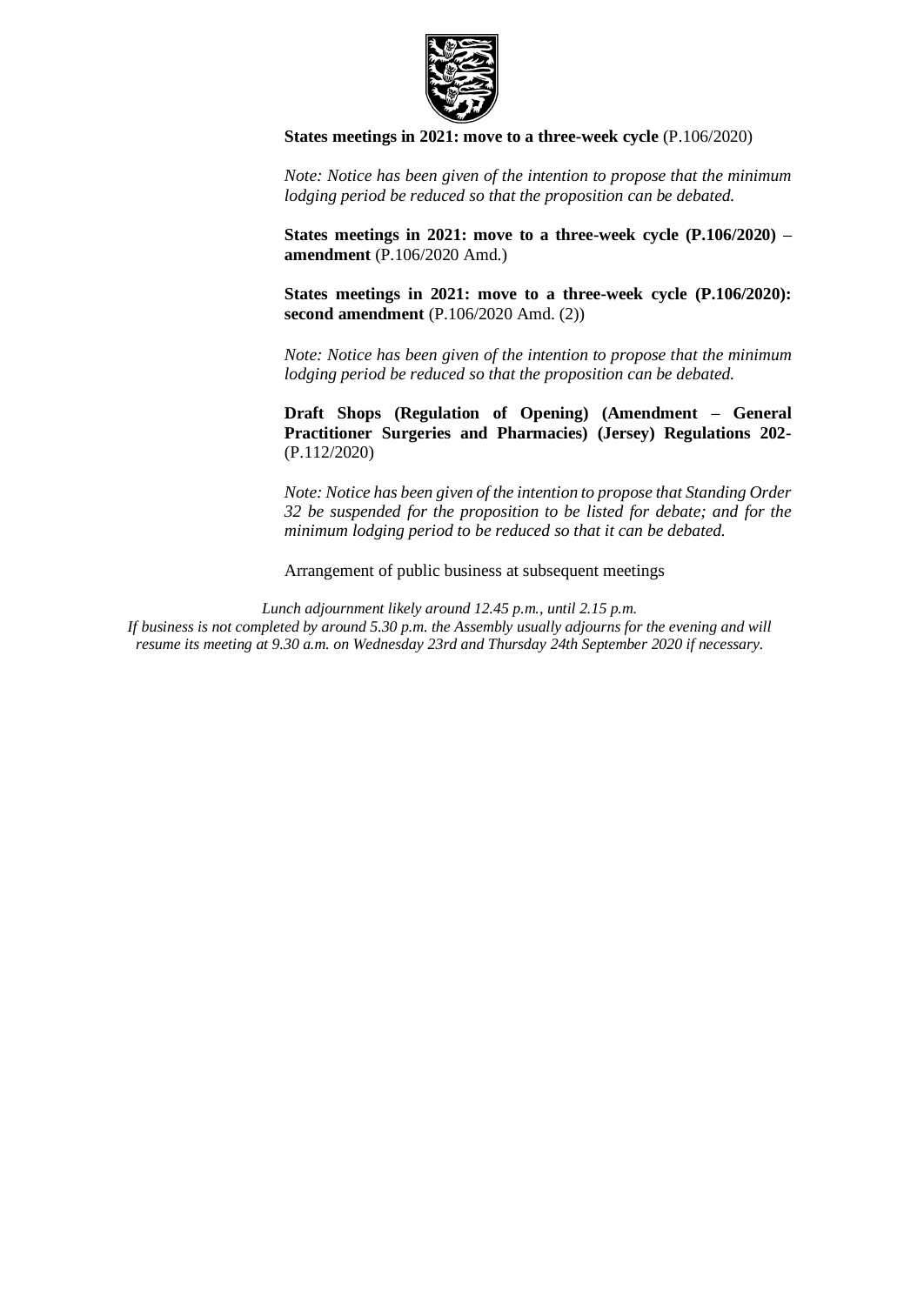

## **STATES OF JERSEY ORDER PAPER**

## **22nd SEPTEMBER 2020**

### **CONSOLIDATED**

## **A. COMMUNICATIONS BY THE PRESIDING OFFICER**

#### **B. TABLING OF SUBORDINATE ENACTMENTS**

*(Explanatory note attached)*

| Planning and Building (General Development) (Amendment No. $6 - \text{Covid}$ | R&O.111/2020. |
|-------------------------------------------------------------------------------|---------------|
| 19) (Jersey) Order 2020.                                                      |               |
| Minister for the Environment.                                                 |               |

[Covid-19 \(Workplace –Ninth Extension\) \(Jersey\) Order 2020.](https://www.jerseylaw.je/laws/enacted/Pages/RO-116-2020.aspx) *[Minister for Health and Social Services.](https://www.jerseylaw.je/laws/enacted/Pages/RO-116-2020.aspx)* [R&O.116/2020.](https://www.jerseylaw.je/laws/enacted/Pages/RO-116-2020.aspx)

## **C. DOCUMENTS PRESENTED**

| D.     | <b>NOTIFICATION OF LODGED PROPOSITIONS</b>                                                                                                                                                           |                        |
|--------|------------------------------------------------------------------------------------------------------------------------------------------------------------------------------------------------------|------------------------|
| $\ast$ | Senators and Deputies: removal of citizenship requirement $(P.75/2020) - P.75/2020$ Com.<br>comments.<br>Presented: 21st September 2020, Privileges and Procedures Committee                         |                        |
|        | Safer Travel Guidelines Review: Interim Report (S.R.2/2020) – response of<br>the Minister for Health and Social Services.<br>Presented: 16th September 2020, Minister for Health and Social Services | S.R.2/2020.<br>Res.    |
|        | Management Information in Education: follow-up.<br>Presented: 17th September 2020, Comptroller and Auditor General.                                                                                  | R.98/2020.             |
|        | States of Jersey Complaints Panel: appointment of members.<br>Presented:16th September 2020, Privileges and Procedures Committee.                                                                    | R.97/2020.             |
|        | COVID-19: Financial Policy of the Minister for Treasury and Resources.<br>Presented: 15th September 2020, Minister for Treasury and Resources.                                                       | R.96/2020.             |
|        | Jersey Bank Depositors Compensation Board: appointment of members.<br>Presented: 11th September 2020, Minister for External Relations.                                                               | R.95/2020.             |
|        | Ministerial Government: Review (P.98/2020) – comments<br>Presented: 17th September 2020, Privileges and Procedures Committee.                                                                        | P.98/2020.<br>Com.     |
|        | Mobile Speed Cameras (P.91/2020): amendment (P.91/2020 Amd.) -<br>comments.<br>Presented: 17th September 2020, Minister for Infrastructure.                                                          | P.91/2020.<br>Amd.Com. |

#### [Senators and Deputies: removal of citizenship requirement \(P.75/2020\): third](https://statesassembly.gov.je/AssemblyPropositions/2020/P.752020.Amd(3).pdf)  [amendment.](https://statesassembly.gov.je/AssemblyPropositions/2020/P.752020.Amd(3).pdf) [Lodged: 14th September 2020,](https://statesassembly.gov.je/AssemblyPropositions/2020/P.752020.Amd(3).pdf) *Senator I.J. Gorst.* [P.75/2020.](https://statesassembly.gov.je/AssemblyPropositions/2020/P.752020.Amd(3).pdf) [Amd.\(3\).](https://statesassembly.gov.je/AssemblyPropositions/2020/P.752020.Amd(3).pdf)

[Mobile Speed Cameras \(P.91/2020\): amendment.](https://statesassembly.gov.je/AssemblyPropositions/2020/P.91-2020Amd.pdf) [P.91/2020.](https://statesassembly.gov.je/AssemblyPropositions/2020/P.91-2020Amd.pdf)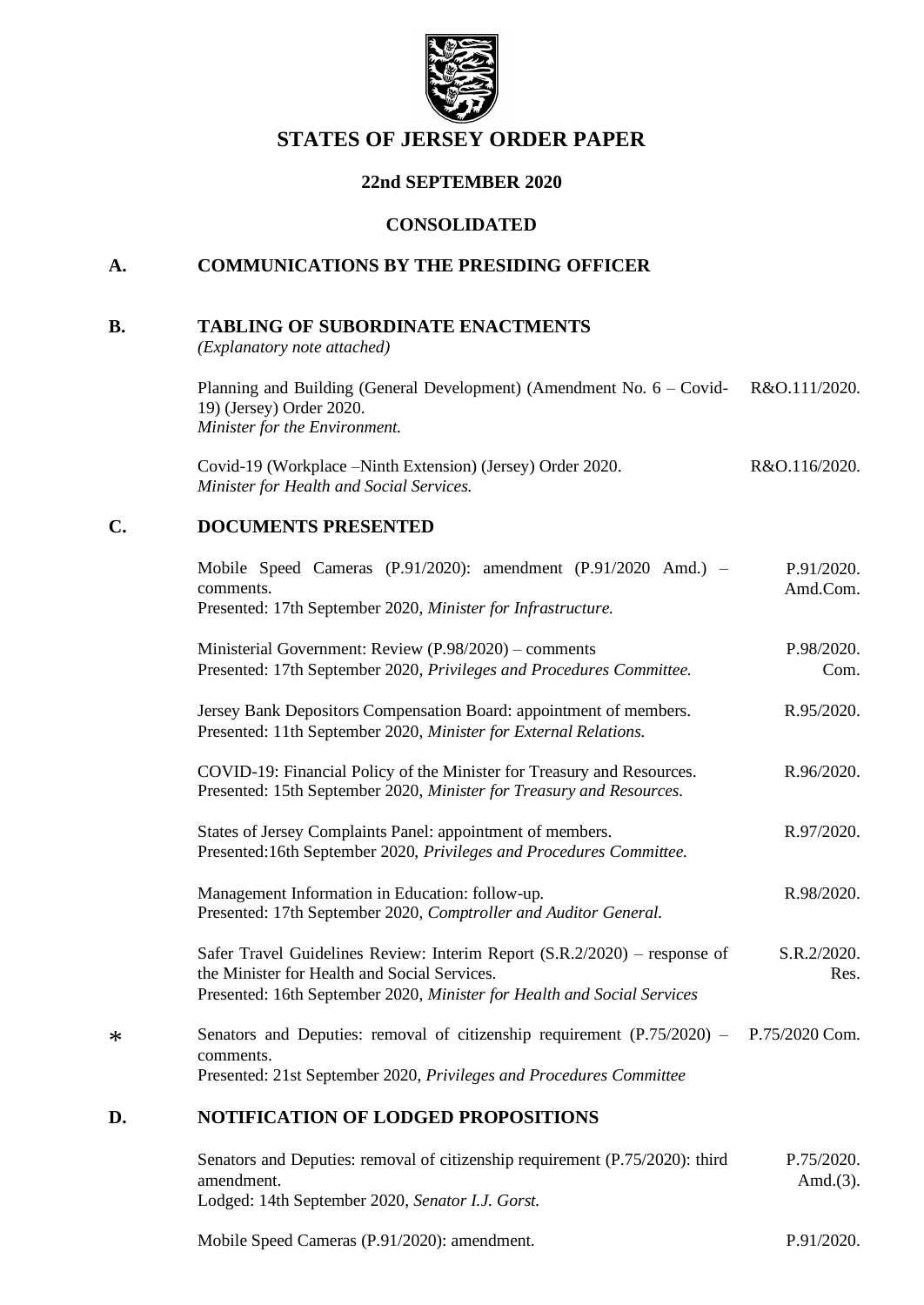

| Lodged: 15th September 2020, Connétable of St. John.                                                                                                                                                                            | Amd.                        |
|---------------------------------------------------------------------------------------------------------------------------------------------------------------------------------------------------------------------------------|-----------------------------|
| Foreshore: policy for alleged encroachment payments (P.101/2020):<br>amendment.<br>Lodged: 15th September 2020, Minister for Infrastructure.                                                                                    | P.101/2020.<br>Amd.         |
| States meetings in 2021: move to a three-week cycle (P.106/2020): second<br>amendment.<br>Lodged: 15th September 2020, Deputy J.M. Maçon of St. Saviour.                                                                        | P.106/2020.<br>Amd. $(2)$ . |
| Draft Wildlife (Jersey) Law 202-.<br>Lodged: 11th September 2020, Minister for the Environment.                                                                                                                                 | P.110/2020.                 |
| Encroachments on the Foreshore: revised policy.<br>Lodged: 18th September 2020, Minister for Infrastructure.                                                                                                                    | P.111/2020.                 |
| Draft Shops (Regulation of Opening) (Amendment – General Practitioner<br>Surgeries and Pharmacies) (Jersey) Regulations 202-.<br>Lodged: 18th September 2020, Minister for Economic Development, Tourism,<br>Sport and Culture. | P.112/2020.                 |
| Draft Social Security (Amendment of Law No. 13) (Jersey) Regulations 202-<br>Lodged: 21st September 2020, Minister for Social Security                                                                                          | P.113/2020.                 |

## **E. WITHDRAWAL OF LODGED PROPOSITIONS**

## **F. APPOINTMENT OF MINISTERS, COMMITTEES AND PANELS**

- \* Nomination of the Deputy of St. Martin and Deputy I. Gardiner of St. Helier as members of the Economic and International Affairs Scrutiny Panel.
- **G. MATTERS OF PRIVILEGE**
- **H. PETITIONS**

\*

\*

\*

## **I. QUESTIONS**

(a) – **Written Questions** *(attached)*

- **WQ.322/2020** 1. The Minister for Infrastructure will table an answer to a question asked by the Connétable of St. Brelade regarding the demolition of the old Les Quennevais School.
- **WQ.324/2020** 2. The Chair of the States Employment Board will table an answer to a question asked by Senator K.L. Moore regarding H.R. Case Management.
- **WQ.325/2020** 3. The Chief Minister will table an answer to a question asked by Deputy L.M.C. Doublet of St. Saviour regarding the data collected from testing for Covid-19.
- **WQ.326/2020** 4. The Minister for Health and Social Services will table an answer to a question asked by Deputy L.M.C. Doublet of St. Saviour regarding medical advice in respect of singing during the Covid-19 pandemic.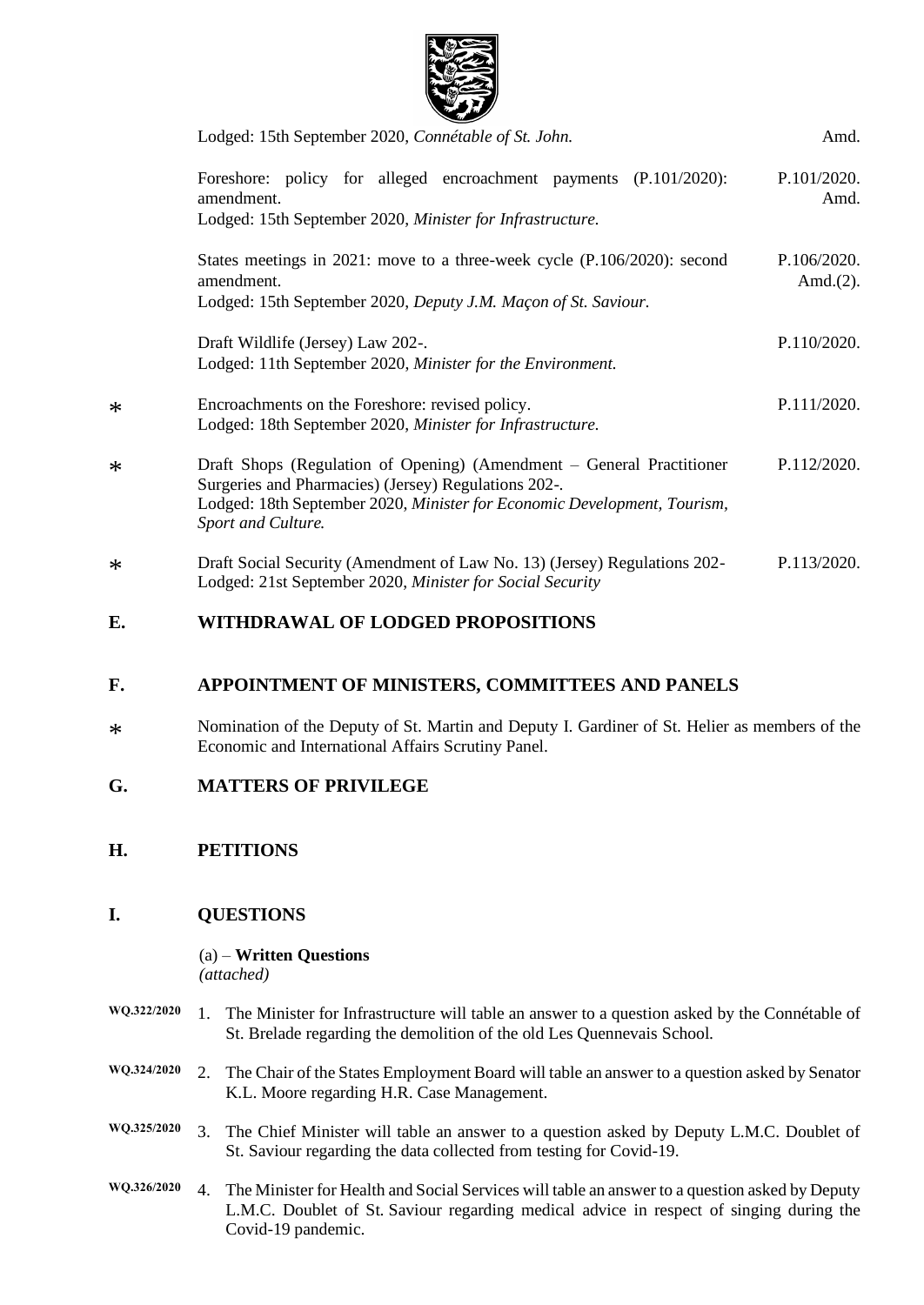

- **WQ.327/2020** 5. The Minister for Education will table an answer to a question asked by Deputy J.H. Perchard of St. Saviour regarding the contract for the provision of school meals.
- **WQ.328/2020** 6. The Minister for Health and Social Services will table an answer to a question asked by Deputy J.H. Perchard of St. Saviour regarding the rate of Covid-19 amongst incoming travellers to the Island.
- **WQ.329/2020** 7. The Chair of the States Employment Board will table an answer to a question asked by Deputy M.R. Le Hegarat of St. Helier regarding vacancy rates in senior levels of the public sector.
- **WQ.330/2020** 8. The Minister for Treasury and Resources will table an answer to a question asked by Deputy R.J. Ward of St. Helier regarding the Income Tax paid by High Value Residents.
- **WQ.331/2020** 9. H.M. Attorney General will table an answer to a question asked by Deputy R.J. Ward of St. Helier regarding prosecutions under the Public Health and Safety (Rented Dwellings) (Jersey) Law 2018.
- **WQ.332/2020** 10. The Minister for External Relations will table an answer to a question asked by Deputy R.J. Ward of St. Helier regarding the impact of Brexit legislation enacted in the United Kingdom on Jersey's international reputation.
- **WQ.333/2020** 11. The Minister for Infrastructure will table an answer to a question asked by Deputy R.J. Ward of St. Helier regarding the Sustainable Transport Policy.
- **WQ.334/2020** 12. The Minister for Home Affairs will table an answer to a question asked by Deputy C.S. Alves of St. Helier regarding the data collected by the Customs and Immigration Service on arrivals in the Island.
- **WQ.335/2020** 13. The Minister for Home Affairs will table an answer to a question asked by Deputy C.S. Alves of St. Helier regarding the Jersey E.U. Settlement Scheme.
- **WQ.336/2020** 14. The Minister for Children and Housing will table an answer to a question asked by Deputy C.S. Alves of St. Helier regarding Subject Access Requests made to the Children's Service.
- **WQ.337/2020** 15. H.M. Attorney General will table an answer to a question asked by Deputy M.R. Higgins of St. Helier regarding the legal relationship between the States Assembly and Jersey's Courts.
- **WQ.338/2020** 16. H.M. Attorney General will table an answer to a question asked by Deputy M.R. Higgins of St. Helier regarding the status of propositions adopted by the States Assembly.
- **WQ.339/2020** 17. The Minister for Health and Social Services will table an answer to a question asked by Deputy M.R. Higgins of St. Helier regarding the impact of Coronavirus on care homes in Jersey.
- **WQ.340/2020** 18. The Minister for Home Affairs will table an answer to a question asked by Deputy M.R. Higgins of St. Helier regarding the use of restraining devices by the States of Jersey Police.
- **WQ.341/2020** 19. The Minister for Home Affairs will table an answer to a question asked by Deputy M.R. Higgins of St. Helier regarding the psychological testing of States of Jersey Police officers.

#### **(b) – Oral Questions**

(120 minutes)

**OQ.238/2020** 1. Deputy K.G. Pamplin of St. Saviour will ask the following question of the Minister for External Relations –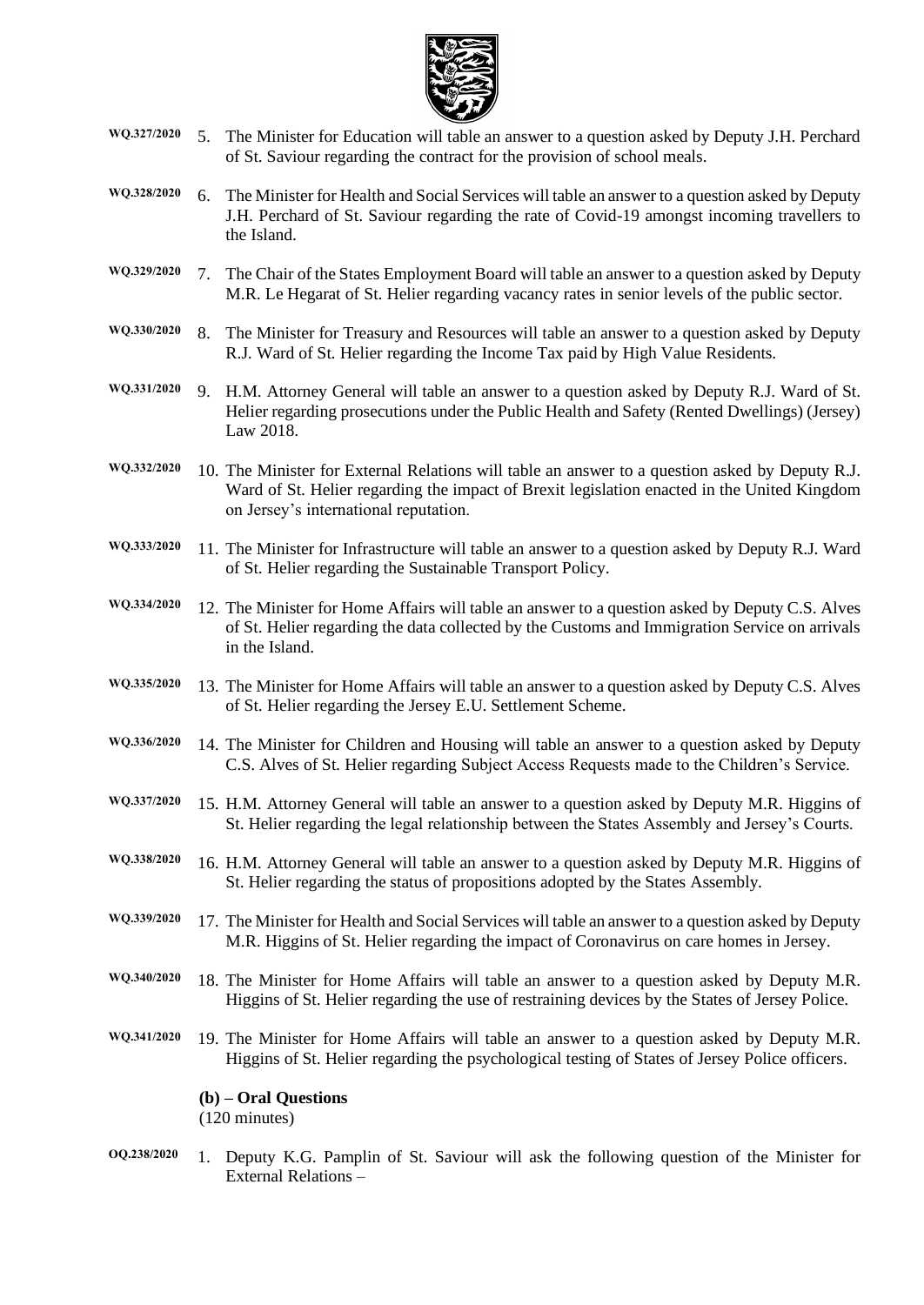

"What discussions, if any, has the Minister had with the U.K. Government about access to fishing waters around Jersey after the end of the transition period following the U.K.'s departure from the European Union?"

**OQ.240/2020** 2. Deputy R.J. Ward of St. Helier will ask the following question of the Chair of the States Employment Board –

> "What data, if any, is collected regarding cases of racial abuse in the workplace across the States of Jersey; and how is any such data used to develop policy regarding how racism is dealt with in the workplace?"

**OQ.244/2020** 3. The Deputy of St. Mary will ask the following question of the Minister for Health and Social Services –

> "Will the Minister advise whether there are any plans to review the present restrictions applicable to the gathering of choirs and singers on the basis that, by using large spaces, proper ventilation, shorter rehearsal periods, strict hygiene protocols and distancing, small groups of singers could potentially rehearse with very little risk; and, if not, why not?"

**OQ.251/2020** \* 4. Deputy I. Gardiner of St. Helier will ask the following question of the Chief Minister –

> "Will the Chief Minister update Members on the preparations for undertaking a census in 2021?"

**OQ.234/2020** 5. Deputy J.H. Perchard of St. Saviour will ask the following question of the Minister for Infrastructure –

> "Will the Minister advise what provision, if any, is made in terms of parking spaces or areas designated for use by pregnant women?"

**OQ.233/2020** 6. Deputy K.F. Morel of St. Lawrence will ask the following question of the Minister for Economic Development, Tourism, Sport and Culture –

> "Will the Minister explain why the contract to undertake a cyber-security national risk assessment survey was awarded to an off-Island supplier, and confirm how many Island-based suppliers, if any, tendered or expressed an interest in the contract?"

**OQ.236/2020** 7. The Connétable of St. Helier will ask the following question of the Minister for Treasury and Resources –

> "Will the Minister confirm that the States decision to adopt P.40/2019 will be honoured and 1% of overall States revenue expenditure will therefore be allocated to the arts, heritage and culture by 2022; and if not, why not?"

**OQ.243/2020** 8. Deputy M.R. Le Hegarat of St. Helier will ask the following question of the Minister for Health and Social Services –

> "Further to a public hearing of the Health and Social Security Scrutiny Panel on 10th June 2019, during which the Director General of Health and Community Services agreed to provide the results of work that was being undertaken by a U.K. consultant on risk and governance in Government, will the Minister advise when this work was completed and when members can expect to receive the results?"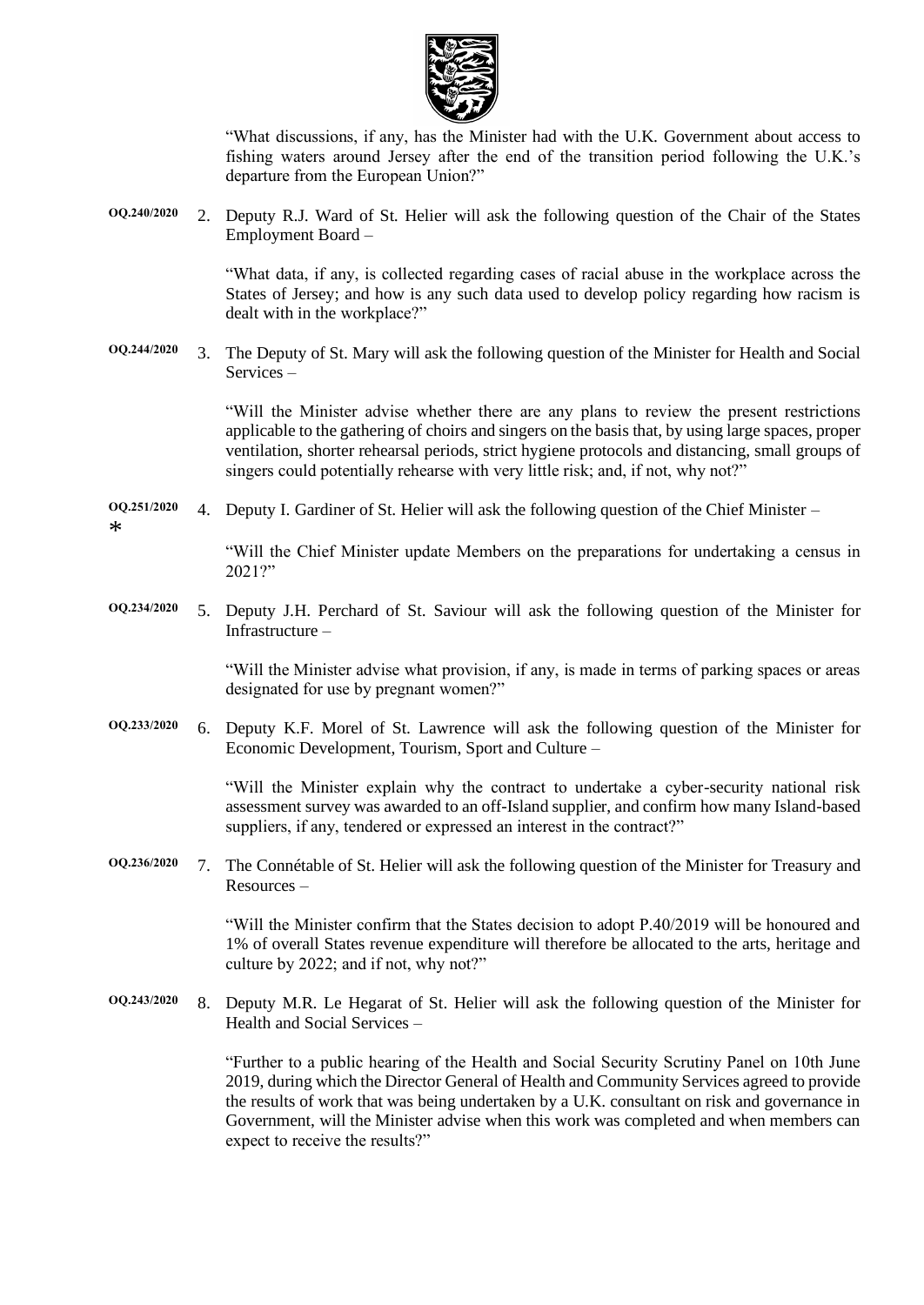

**OQ.249/2020** 9. Deputy C.S. Alves of St. Helier will ask the following question of the Minister for Health and Social Services –

> "Will the Minister explain why, prior to Covid-19, the out-of-hours G.P. service provided telephone advice free of charge but the advice now incurs a charge of £20?"

**OQ.245/2020**  $\ast$ 10. Deputy M.R. Higgins of St. Helier will ask the following question of the Minister for Health and Social Services –

> "Will the Minister update States Members on his department's principal preparations for a potential spike in Coronavirus cases in the next few months and throughout the winter?"

**OQ.242/2020** 11. Deputy G.P. Southern of St. Helier will ask the following question of the Chief Minister –

"What data or estimates does the Chief Minister have, either from Statistics Jersey's Income Distribution Survey or elsewhere, on income levels and their distribution pre-Covid-19 in 2019 and, following the outbreak of the pandemic, during the first 6 months of 2020; and will he provide a date by which such data will be shared with members prior to any debate on the Economic Recovery Plan?"

**OQ.247/2020** 12. Deputy M. Tadier of St. Brelade will ask the following question of the Chief Minister –

"Le Gouvernement a-t-il pour habitude de solliciter des expressions d'intérêt de la part de particuliers ou d'entreprises européens non-britanniques pour des travaux de conseil, là où une expertise hors de l'Île est jugée nécessaire; et sinon, pourquoi?"

("Is it government policy to seek expressions of interest from non-British European individuals or companies when it comes to consultancy work, where off-Island expertise is deemed necessary; and if not, why not?")

**OQ.241/2020** 13. Deputy R.J. Ward of St. Helier will ask the following question of the Minister for Infrastructure –

> "What was the outcome of the pilot bus service for Highlands College from Liberation Station?"

**OQ.246/2020** 14. Deputy M.R. Higgins of St. Helier will ask the following question of the Minister for Children and Housing –

> "Will the Minister state on what basis social workers may confiscate the mobile telephone of a client during a meeting and not return it to them; if there has been a recent instance of this, will he ensure that the telephone is immediately returned or, if not, that the client is compensated for the loss; and will he take steps to ensure this cannot happen in future?"

**OQ.250/2020** 15. Deputy C.S. Alves of St. Helier will ask the following question of the Minister for Home Affairs –

> "Will the Minister advise what training, if any, police and customs officers currently receive in unconscious bias?"

**OQ.235/2020** 16. Deputy K.F. Morel of St. Lawrence will ask the following question of the Chief Minister –

"Will the Chief Minister state how many non-resident business licences to work in Jersey were issued by the Population Office for the years 2018, 2019 and to date in 2020; and what income was generated in each year by the sale of these licences?"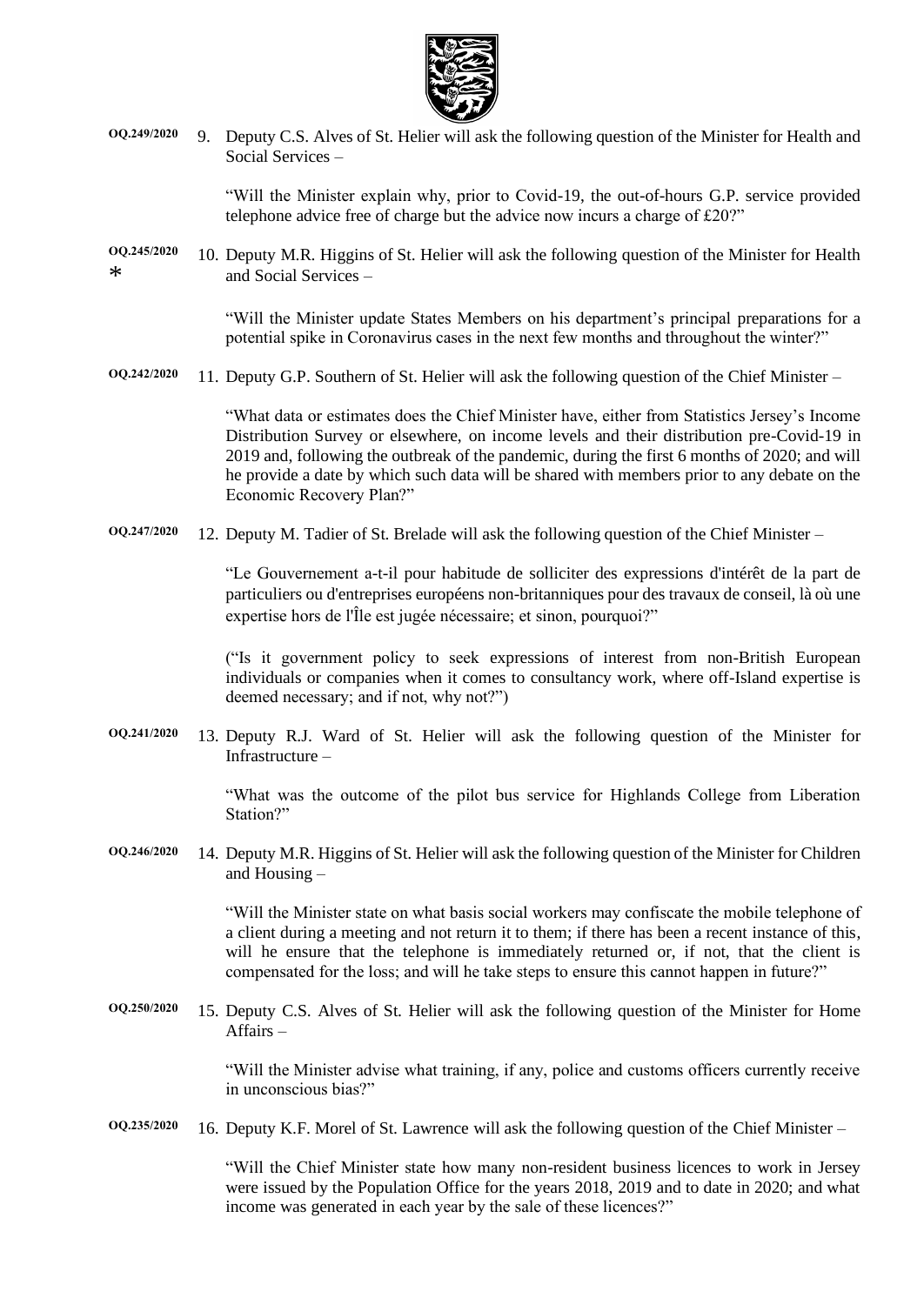

**OQ.237/2020** 17. The Connétable of St. Helier will ask the following question of the Minister for Economic Development, Tourism, Sport and Culture –

> "Will the Minister undertake to support the tourism industry by taking such steps as are necessary to ensure that swab testing for passengers arriving at Jersey's ports remains free?"

**OQ.239/2020** 18. Deputy K.G. Pamplin of St. Saviour will ask the following question of the Minister for Children and Housing –

> "Further to Oral Question 155/2020, will the Minister update the Assembly on the homelessness review and advise how many Islanders are currently either homeless or in emergency housing?"

**OQ.248/2020** 19. Deputy G.P. Southern of St. Helier will ask the following question of the Minister for Health and Social Services –

> "Will the Minister publish the data which underpins the Jersey Care Model forecast showing the reduction of some £23 million of required expenditure growth for the healthcare system by 2036; and will he advise to what extent this is dependent on moving residential and nursing placements from residential homes to patients' homes and by moving treatment follow-ups out of the hospital into the community?"

#### **(c) – Questions to Ministers without notice (30 minutes) –**

1st question period – Minister for Economic Development, Tourism, Sport and Culture

2nd question period – Minister for the Environment

#### **(d) – Questions to Ministers without notice (1 hour) –**

Questions permitted to any Minister on any subject within the official responsibility of the Government of Jersey.

#### **J. PERSONAL STATEMENTS**

### **K. STATEMENTS ON A MATTER OF OFFICIAL RESPONSIBILITY**

#### **L. PUBLIC BUSINESS**

| Senators and Deputies: removal of citizenship requirement.<br>Lodged: 9th June 2020, Deputy M. Tadier of St. Brelade.                                     | P.75/2020.                 |
|-----------------------------------------------------------------------------------------------------------------------------------------------------------|----------------------------|
| Senators and Deputies: removal of citizenship requirement (P.75/2020) –<br>amendment.<br>Lodged: 7th July 2020, Deputy M. Tadier of St. Brelade.          | P.75/2020<br>Amd.          |
| Senators and Deputies: removal of citizenship requirement (P.75/2020) –<br>second amendment.<br>Lodged: 7th July 2020, Deputy M.R. Higgins of St. Helier. | P.75/2020.<br>Amd. $(2)$   |
| Senators and Deputies: removal of citizenship requirement (P.75/2020):<br>third amendment.                                                                | P.75/2020.<br>Amd. $(3)$ . |

[Lodged: 14th September 2020,](https://statesassembly.gov.je/AssemblyPropositions/2020/P.752020.Amd(3).pdf) *Senator I.J. Gorst.*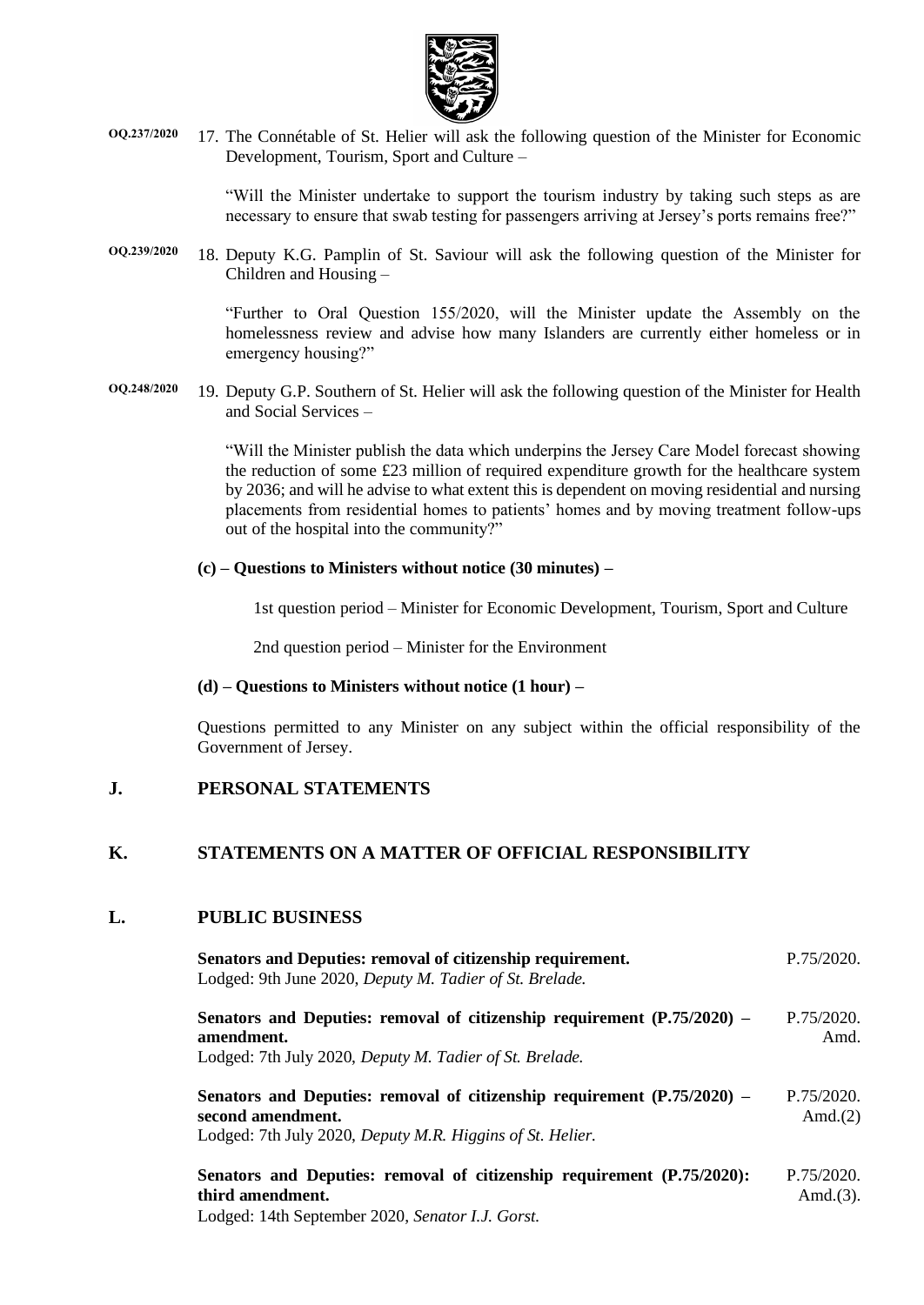

| Senators and Deputies: removal of citizenship requirement $(P.75/2020)$ –<br>comments.                                                             | P.75/2020<br>Com.      |
|----------------------------------------------------------------------------------------------------------------------------------------------------|------------------------|
| Presented: 21st September 2020, Privileges and Procedures Committee                                                                                |                        |
| <b>Mobile Speed Cameras.</b><br>Lodged: 10th July 2020, Connétable of St. John.                                                                    | P.91/2020.             |
| Mobile Speed Cameras (P.91/2020): amendment.<br>Lodged: 15th September 2020, Connétable of St. John.                                               | P.91/2020.<br>Amd.     |
| Mobile Speed Cameras (P.91/2020): amendment (P.91/2020 Amd.) – comments.<br>Presented: 17th September 2020, Minister for Infrastructure.           | P.91/2020.<br>Amd.Com. |
| Establishment of a digital register of all commercial and residential<br>properties.<br>Lodged: 16th July 2020, Deputy M.R. Higgins of St. Helier. | P.93/2020.             |
|                                                                                                                                                    |                        |
| <b>Ministerial Government: Review.</b><br>Lodged: 28th July 2020, Deputy J.H. Young of St. Brelade                                                 | P.98/2020.             |
| Ministerial Government: Review (P.98/2020) – comments<br>Presented: 17th September 2020, Privileges and Procedures Committee.                      | P.98/2020.<br>Com.     |
| Foreshore: policy for alleged encroachment payments.<br>Lodged: 4th August 2020, Deputy of Grouville.                                              | P.101/2020.            |
| Foreshore: policy for alleged encroachment payments (P.101/2020):<br>amendment.<br>Lodged: 15th September 2020, Minister for Infrastructure.       | P.101/2020.<br>Amd.    |
| <b>Drinks Promotions.</b><br>Lodged: 20th August 2020, Deputy L.B.E. Ash of St. Clement.                                                           | P.105/2020.            |
| States meetings in 2021: move to a three-week cycle.<br>Lodged: 24th August 2020, Privileges and Procedures Committee.                             | P.106/2020.            |
|                                                                                                                                                    |                        |

*Note: Because of the requirement for a six-week lodging period, the minimum lodging period of the proposition of the Privileges and Procedures Committee will expire on Monday 5th October 2020. The Chair of the Committee has therefore given notice of his intention to propose, in accordance with Standing Order 26(7), that the minimum lodging period for the proposition be reduced in order that it can be debated at the meeting.*

**[States meetings in 2021: move to a three-week cycle \(P.106/2020\) –](https://statesassembly.gov.je/AssemblyPropositions/2020/P.106-2020Amd.pdf) [amendment.](https://statesassembly.gov.je/AssemblyPropositions/2020/P.106-2020Amd.pdf)** [P.106/2020.](https://statesassembly.gov.je/AssemblyPropositions/2020/P.106-2020Amd.pdf) [Amd.](https://statesassembly.gov.je/AssemblyPropositions/2020/P.106-2020Amd.pdf)

Lodged: 8th September 2020, *[Deputy I. Gardiner of St. Helier.](https://statesassembly.gov.je/AssemblyPropositions/2020/P.106-2020Amd.pdf)*

**[States meetings in 2021: move to a three-week cycle \(P.106/2020\): second](https://statesassembly.gov.je/AssemblyPropositions/2020/P.106-2020Amd(2).pdf)  [amendment.](https://statesassembly.gov.je/AssemblyPropositions/2020/P.106-2020Amd(2).pdf)** [P.106/2020.](https://statesassembly.gov.je/AssemblyPropositions/2020/P.106-2020Amd(2).pdf) [Amd.\(2\).](https://statesassembly.gov.je/AssemblyPropositions/2020/P.106-2020Amd(2).pdf)

Lodged: 15th September 2020, *[Deputy J.M. Maçon of St. Saviour.](https://statesassembly.gov.je/AssemblyPropositions/2020/P.106-2020Amd(2).pdf)*

*Note: Because of the requirement for a two-week lodging period, the minimum lodging period of the amendment of Deputy J.M. Maçon of St. Saviour will expire on Tuesday 29th September 2020. The Deputy has therefore given notice of his intention to propose, in accordance with Standing Order 26(7), that the minimum lodging period for the proposition be reduced in order that it can be debated at the meeting.*

\*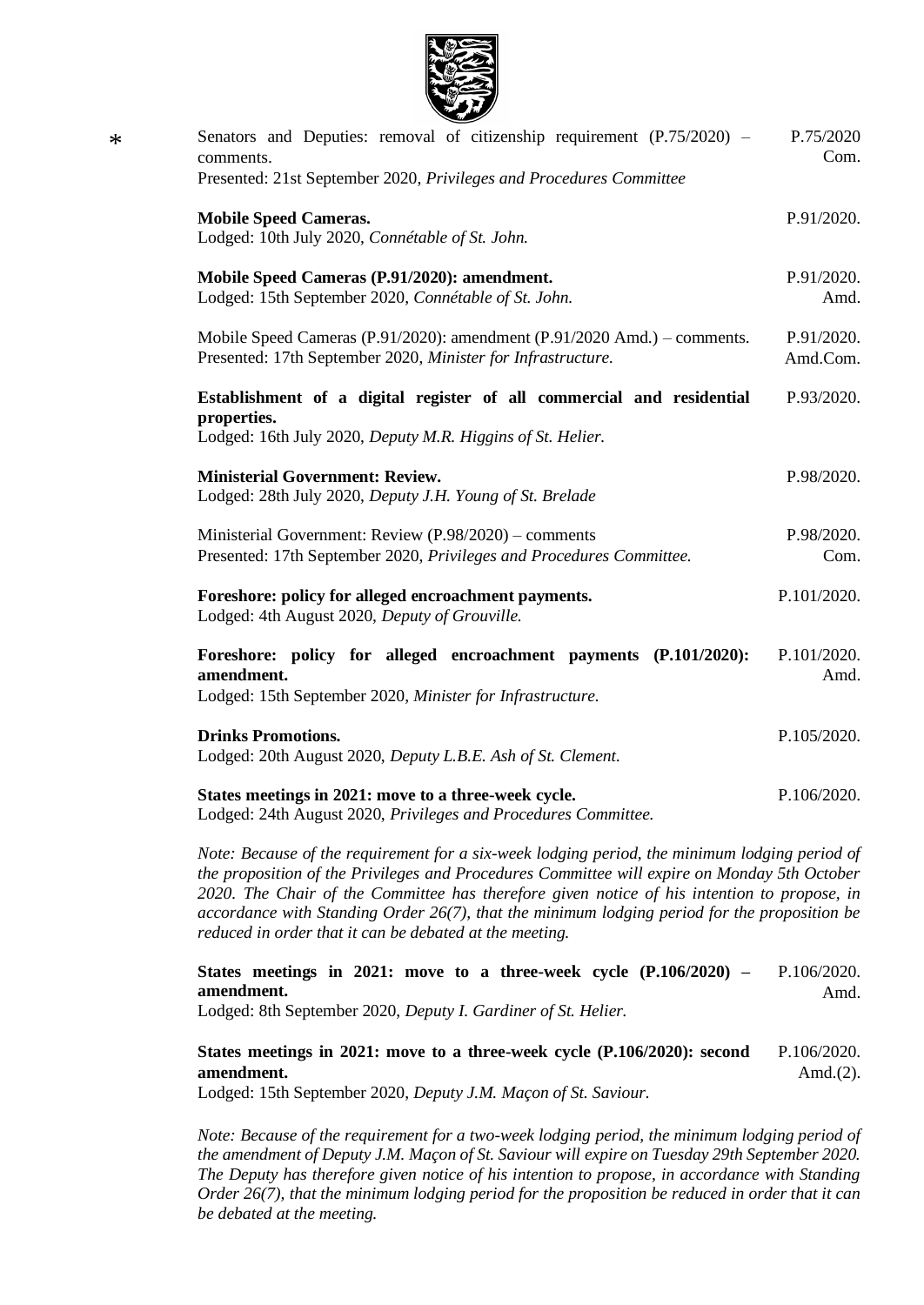

#### \* **Draft Shops (Regulation of Opening) (Amendment – General Practitioner Surgeries and Pharmacies) (Jersey) Regulations 202-.** Lodged: 18th September 2020, *Minister for Economic Development, Tourism,*  P.112/2020.

*Sport and Culture.*

*Note: Because of the requirement for a six-week lodging period, the minimum lodging period of the proposition of the Minister for Economic Development, Tourism, Sport and Culture will expire on Friday 30th October 2020. Furthermore, notification for the proposition to be listed for debate could not be provided in accordance with the timescale set out Standing Order 32. The Minister has therefore given notice of his intention to propose, in accordance with Standing Order 80, that Standing Order 32 be suspended in order that the proposition may be listed for debate at the meeting; and subsequently to propose, in accordance with Standing Order 26(7), that the minimum lodging period for the proposition be reduced in order that it can be debated at the meeting.*

### **M. ARRANGEMENT OF PUBLIC BUSINESS**

#### **E-petitions**

The Chair of the Privileges and Procedures Committee will ask the Assembly whether it wishes to consider in-Committee the e-petition 'Write off income tax liability for prior year if moved to current year basis', which has attracted more than 5,000 signatures.

#### **6th October 2020**

| Jersey and the slave trade.                                              | P.78/2020.  |
|--------------------------------------------------------------------------|-------------|
| Lodged: 12th June 2020, Deputy M. Tadier of St. Brelade.                 |             |
|                                                                          |             |
| Jersey and the slave trade (P.78/2020): amendment.                       | P.78/2020.  |
| Lodged: 1st September 2020, Deputy J.H. Perchard of St. Saviour.         | Amd.        |
| Bus Service: revised ticket and fares policy.                            | P.107/2020. |
| Lodged: 28th August 2020, Deputy M. Tadier of St. Brelade.               |             |
|                                                                          |             |
| <b>Repair of the Steam Clock.</b>                                        | P.108/2020. |
| Lodged: 8th September 2020, Deputy M. Tadier of St. Brelade.             |             |
| Draft Amendment (No. 47) of the Standing Orders of the States of Jersey. | P.109/2020. |
| Lodged: 8th September 2020, Privileges and Procedures Committee.         |             |
| 20th October 2020                                                        |             |
| Deployment and use of Energy Conductive Devices ('Tasers') by the States | P.97/2020.  |

**[of Jersey Police.](https://statesassembly.gov.je/AssemblyPropositions/2020/P.97-2020.pdf)**

Lodged: 28th July 2020, *[Minister for Home Affairs](https://statesassembly.gov.je/AssemblyPropositions/2020/P.97-2020.pdf)*